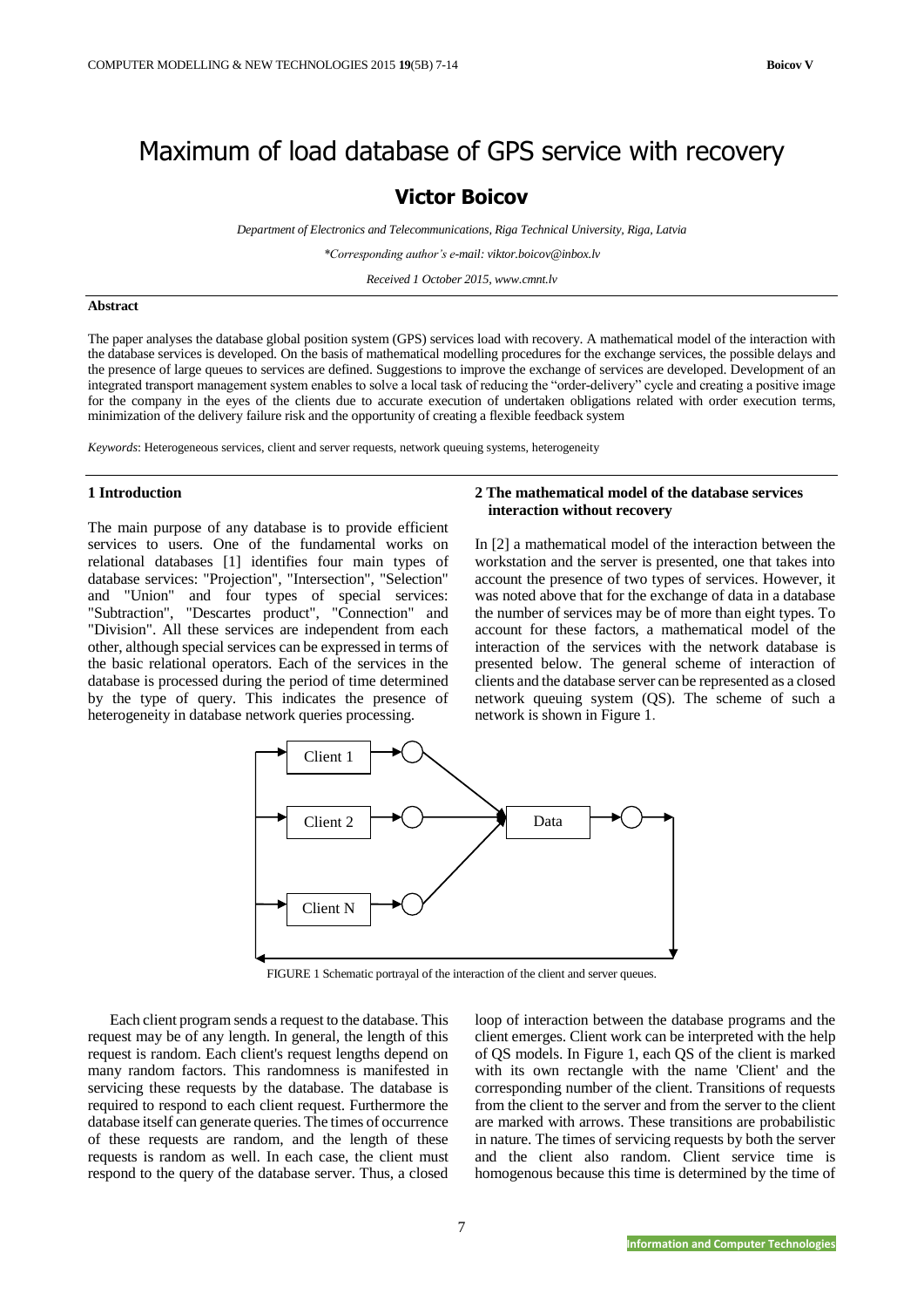the implementation of the programs of one client. The time of servicing requests by the server is heterogeneous. A study of QS networks with heterogeneous service laws is presented in [3]. However, in our case, the network QS is mixed, since it contains both homogeneous and heterogeneous queries. In [4] an expression was obtained that estimates of mean number of customers in one particular QS network node with heterogeneity. This expression has the following form:

following form:  
\n
$$
N_{(R)} = \sum_{i=1}^{R} \lambda_i / \mu_i + (\sum_{i=1}^{R} \lambda_i) \left[ \left( \sum_{i=1}^{R} \lambda_i / \mu_i^2 \right) / (1 - \sum_{i=1}^{R} \lambda_i / \mu_i) \right]. (1)
$$

Here  $\lambda_i$  - the average intensity of entry into the system of the  $i$  - the type queries,  $\mu_i$  - average service rate of these requests,  $R$  – the number of service types,  $N_{(R)}$  - the number of requests that are in the queue and serviced by the heterodyne QS.

In the particular case when  $R = 1$ , we turn to the homogeneous service. Average number of demands in a homogeneous QS for this case is determined by the following expression:

$$
N = \lambda / \mu + \lambda^2 / \mu^2 / [(1 - \lambda / \mu)].
$$
 (2)

Equation (1) yields the average queue length for a database server, and using the relation (2) we can find the average queue length on the client side. These relationships make it possible to assess the effectiveness of the database without taking into account the emergence of its failure and recovery.

# **3 The mathematical model of interaction of database services with recovery**

All questions related to data recovery are defined by restoration procedures and failure rate. Various algorithms are used to ensure recovery; they are implemented in the program as special points of rollback, control and data recovery. For the implementation of the recovery model, we assume that the occurrence of failure is instantaneous. Creating control points, the time of data recovery and service requests are distributed along the time axis in the form of appropriate actions that are shown in Figure 2.



Here,  $X_i$ <sup> $\sim$ </sup> indicates the time of the i- th control request,  $Y_i$ <sup> $\sim$ </sup> - recovery time of the j- th failure and  $Z_k$ <sup> $\sim$ </sup> - service time for the k- th order.

That said, the instants of occurrence of queries and the moments of occurrence of errors may take place during the processes of control, repair and service. We can assume that two or more operations cannot be executed simultaneously by the database server. Because of this assumption, and in accordance with the analogous assumptions that have been

made in a number of works on the restoration of databases [4, 5] that arise in the course of requests' servicing, we can assume that failures and moments of queries in the database take place in accordance with the laws of Poisson. The average service time of requests can be accepted as exponentially distributed [6]. I must say that this assumption may well be justified, more so because the estimations of the load in the databases which are exploring the performance in reality almost always take the critical value. Let us now turn to the assumptions regarding the timing control. Stationary probability distribution for the database monitoring system can be obtained using the generating function, which has many generations [7]. Figure 3 shows the distribution of the steady-state control over time, which consists of at least two generations of requests - service requests and requests for control.



In Figure 3, *X* denotes the time between the control moments in a single monitoring session,  $A$  – the time interval between the moment of closure of the previous control session and the start of the next,  $X_i$  – the time of treatment for commands executed in a single control point, m – the number of control points in the session.

The generating function of the first generation is the function with respect to the duration of the monitoring process:

$$
Q^{(1)}(s) = \exp(-X + X * s).
$$
 (3)

The generating function of the second generation is a function that is determined by the probability parameter p the probability of controlling with a single control point:

$$
Q^{^{(2)}}(s) = \sum_{j=1}^{\infty} p^* [(1-p)^* Q^{(1)}(s)]^{j-1}.
$$
 (4)

Substituting 3 in 4, we find that:

$$
Q^{(2)}(s) = p/[1 - \exp(-X + X * s) + p * \exp(-X + X * s)]
$$
\n(5)

The obtained expressions (4) and (5) make it possible to determine the average number of queries to the database for a single control session and monitoring of requests by the server. For overall assessment, a general model of requests service is considered below. A graph of the general model for incoming requests and their service by the database server is shown in Figure 4.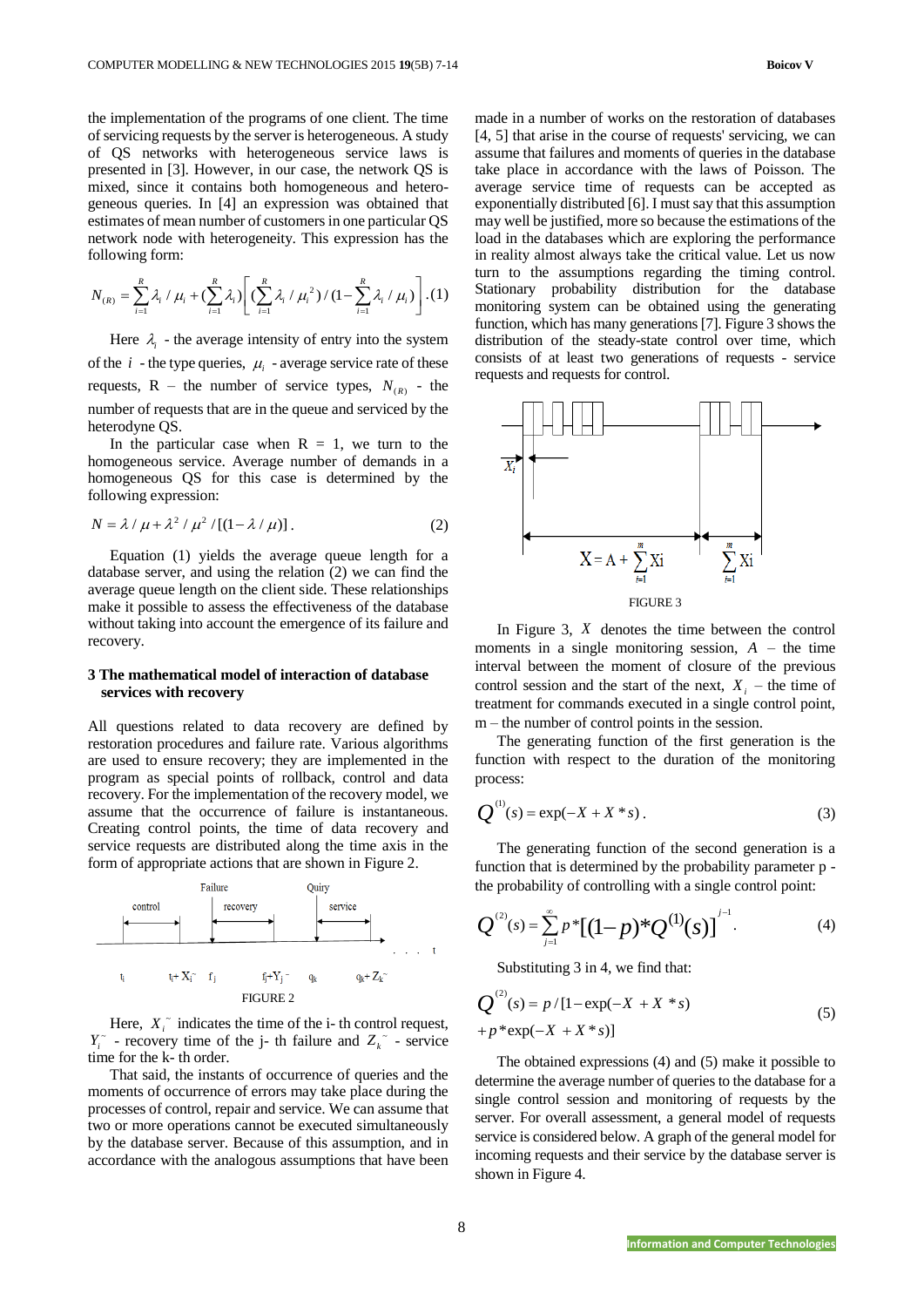

Here  $Y^{\dagger}$  is the average time of occurrence of failures,  $X^{\sim}$  average time of control.

The system of differential equations describing the

behavior of the process of Scheme 4 is as follows:  
\n
$$
d\left(\frac{p(0,1,t)}{dt} \neq \mu_i p(1,1,t) - (\lambda + Y^* + X^*)p(0,1,t)\right);
$$

$$
d(p(n,1,t))/d t = \mu_i p(n+1,1,t) + \mu_x p(1,3,t) +
$$
  
\n
$$
\mu_y p(1,2,t) + \lambda p(n-1,1,t) - (\lambda + Y^* + X^*)p(n,1,t), n \ge 1
$$
  
\n
$$
d(p(0,2,t))/d t = \mu_y p(1,2,t) - Y^*p(0,2,t);
$$
  
\n
$$
d(p(n, 2, t))/d t = \mu_y p(n+1,2,t) +
$$
  
\n
$$
+Y^*p(n+1,1,t) - (Y^* + \mu_y)p(n,2,t)n \ge 1
$$
  
\n
$$
d(p(0,3,t))/d t = \mu_x p(1,3,t) - X^*p(0,3,t);
$$
  
\n
$$
d(p(n,3,t))/d t = \mu_i p(n+1,3,t) +
$$
  
\n
$$
X^*p(n+1,1,t) - (\mu_i + X^*)p(n,3,t), n \ge 1
$$

From the resulting system of equations, one can find the distribution of stationary probabilities of states  $P(n,k)(n=0,\infty, k=1,2,3)$ . Here, n is the number of requests in the system. The solution of this system can be found by using the method of substitution or by using the following generating function :

$$
G_k(s) = \sum_{n=0}^{\infty} P(n,k)s^n, k = 1,2,3
$$
 (6)

The values of the stationary probabilities  $P(n,k)(n=0,\infty,k=1,2,3)$  determine the length of the queue to the server. By

solving the above system of differential equations, and simplifying and taking into account the heterogeneity of services in accordance with the expression (1), we establish the following expression for the mean queue length on the server:  
\n
$$
N^{\tau}_{server} = \left[\lambda / \sum_{i=1}^{R} (\mu_i + 1 / X^{\tau} + 1 / Y^{\tau})\right] / \left[1 - (\lambda / \sum_{i=1}^{R} (\mu_i + 1 / X^{\tau} + 1 / Y^{\tau}))\right].
$$
\n(7)

### **5 Evaluation of database service downloads**

Expression (7) makes it possible to estimate the average utilization of services in a client - server database in the presence of failures and recoveries. From the point of view of the efficiency of use of these devices, the important features are the dependencies of the queue lengths on the amount of client requests, that is, their work intensity. To account for these possibilities, in evaluating the performance of queuing systems, one typically introduces the concept of system load. Queuing system load is the ratio of the intensity of the incoming requests to the system to the intensity of their service. For our case - when the servicing system of a database server is used - this ratio takes the following form:

$$
\rho = \lambda / \sum_{i=1}^{R} (\mu_i + 1 / X^{\sim} + 1 / Y^{\sim}).
$$
\n(8)

Using the obtained expression (7) and the designation (8), we can construct a graph of how the length of the queue depends on the system load for the server and client parts of the database. These dependences - for different mixtures of requests in the server database - are shown in Figures 5 and 6.

On the graphs, the mixtures of requests to the server are related to the different types of queries. According to database theory, proposed by (Codd E.F 1970), the main types of queries are "Projection", "Intersection", "Selection" and "Union" queries. These are the most time-consuming ones from the point of view of their treatment by database management systems. On the presented graphs, the types of mixtures of requests are scaled in relation to the "Selection" type of query and are defined as follows.

The first type:

$$
X^{\sim} = 0,3, Y^{\sim} = 0,4, \sum_{i=1}^{R} \mu_i = 0,5,
$$

The second type:

$$
X^{\sim} = 0, 2, Y^{\sim} = 0, 1, \sum_{i=1}^{R} \mu_i = 0, 8,
$$

The third type:

$$
X^{\sim} = 0, 1, Y^{\sim} = 0, 08, \sum_{i=1}^{R} \mu_i = 1,
$$

The fourth type:

$$
X^{\sim} = 0.08, Y^{\sim} = 0.05, \sum_{i=1}^{R} \mu_i = 1, 8.
$$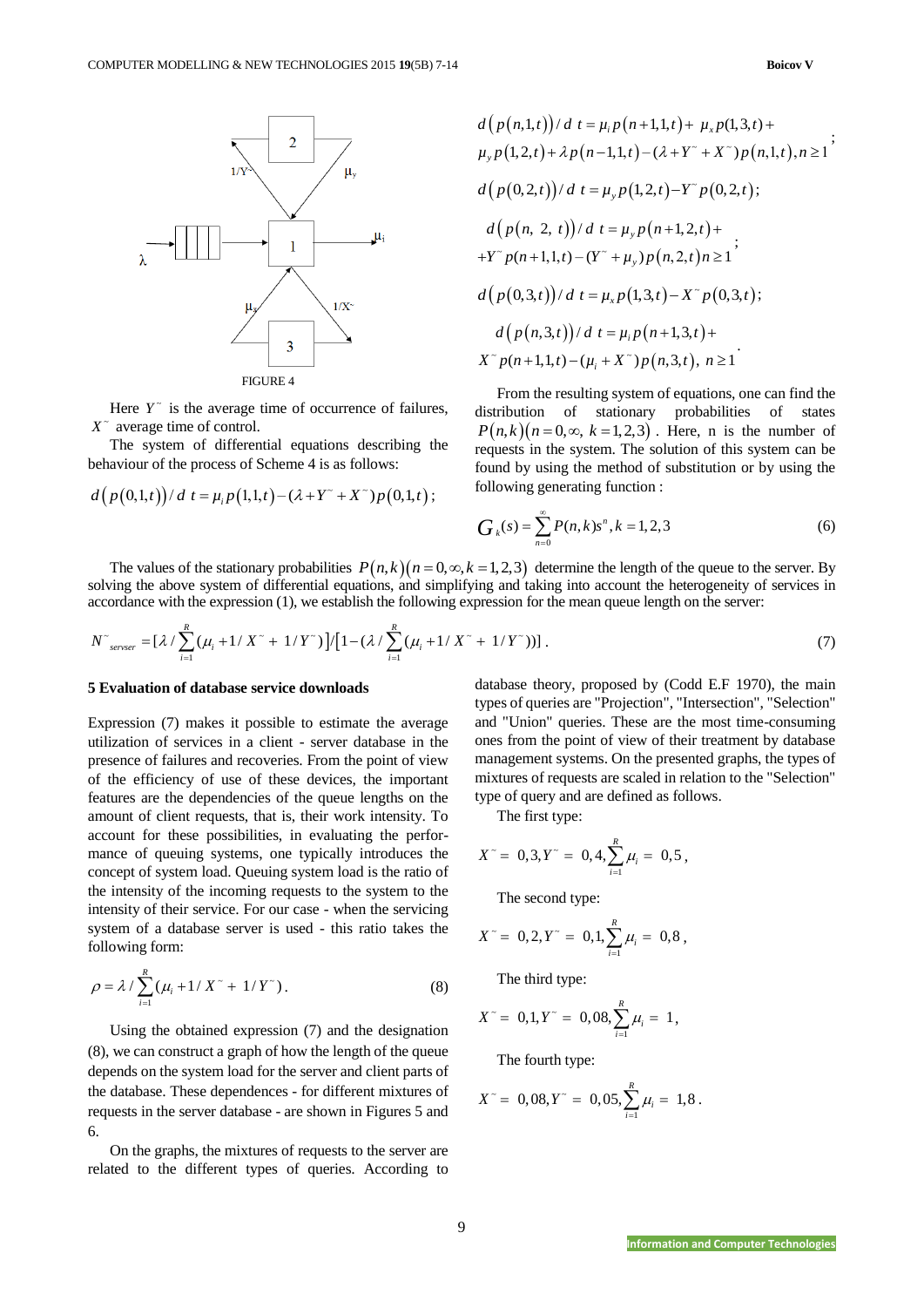

FIGURE 5 The dependence of the length of client service queues on the load



FIGURE 6 Dependences of the length of server service queues on the load

The first type of mixture is calculated based on the fact that the request pertains only to the "Projection". The second type includes "Intersections" requests. The third type includes "Selection" and the fourth type pertains to "Union".

The graphs show that the greatest load on the server comes from "Projection" type requests. When client - server systems are at a load around  $0,8 - 0,9$ , variations in service delay time increase tenfold compared to a load of 0,1.

According to queuing theory [8], the length of the queue in the QS can be significantly reduced if the service discipline is changed. In our case, a rational change in the discipline of servicing is to apply heterogeneous services. The alignment of services in the queue can be changed, for example, by using the ORACLE database management system's utility QUEUE\_SIZE. In [6], it is shown that, given the prioritising of query service, it is most advantageous to assign a higher priority to the shortest queries. To implement such a service discipline in the database server, one must insert a service type estimation block and a request service length estimation block. Then, using the utility QUEUE\_SIZE, the service priority is assigned according to its minimum assign data length. Thus, it is possible to reduce the average queue length in a database server to 20 %.

#### **6 New opportunities**

Regular research carried out in Riga Technical University [9- 11] present gradual criteria changes according to which the GPS service is selected. Low price and high quality of goods are undoubtedly the most important ones on the list; however, those are not desired characteristics, but rather the mandatory standard of a competitive service instead. Nowadays consumers pay more attention to additional criteria, such as time of delivery, possibility of getting ordered goods in the determined period as well as high-quality information maintenance of order delivery process.

Nowadays not all companies are able to offer delivery of goods to their clients on the day of order receipt (common practice is delivery on the following day). However, it is evident that presently service standards tend to become stricter and a company's position in the market depends on the ability to meet these standards.

Dispatcher services using the abovementioned modern systems obtain the following options for managing motor vehicles:

- analyse information and take decisions based on the data shown on the scalable electronic map;

- store data on the movement and status of the objects under control and prepare reports based on this information, including the data visualised on an electronic map;

- receive detailed reports about non-routing and emergency situations requiring operative response.

Furthermore, in case of an incoming call from a client the dispatcher has complete information about the status of the order at the present moment and is able to answer any questions, including the estimated time of arrival (this information can also be shown online, thus clients can get free access to it).

As a consequence the efficiency of vehicle use increases, transport logistics improve; transport management is carried out, strict control is implemented over improper vehicle use and the number of failed deliveries decreases which enables the company to reduce the "order-delivery" cycle and improve the level of services provided to the clients accordingly.

# **7 Problems with Evaluating Efficiency of motor Vehicle Monitor Monitoring System by using GPS**

One of the main problems in improving the efficiency of GPS use in the motor vehicles is the problem related to evaluation of efficiency of such systems. Efficiency of these systems can be evaluated by mathematical calculations using queuing systems. The vehicle GPS signal receivers as such can be interpreted as separate systems of queuing which receive queries about their locations from the system dispatcher. GPS signal receivers can generate queries to the system dispatcher. Management of queries received from GPS receivers is shown in Fig. 7 as a schematic image from the perspective of queuing. Each queuing system shown in Fig. 7 is a device that manages the GPS queries. Queries are managed on a first in, first out basis in rotation and return from GPS receiver to a dispatcher, then they are transferred back to GPS receivers from a dispatcher. One of the characteristics of this query management scheme is the availability of different rules on query management by GPS receivers. This diversity on one part can be explained by diversity of queries and the diversity of the receivers' characteristics. Unfortunately, in terms of applying queuing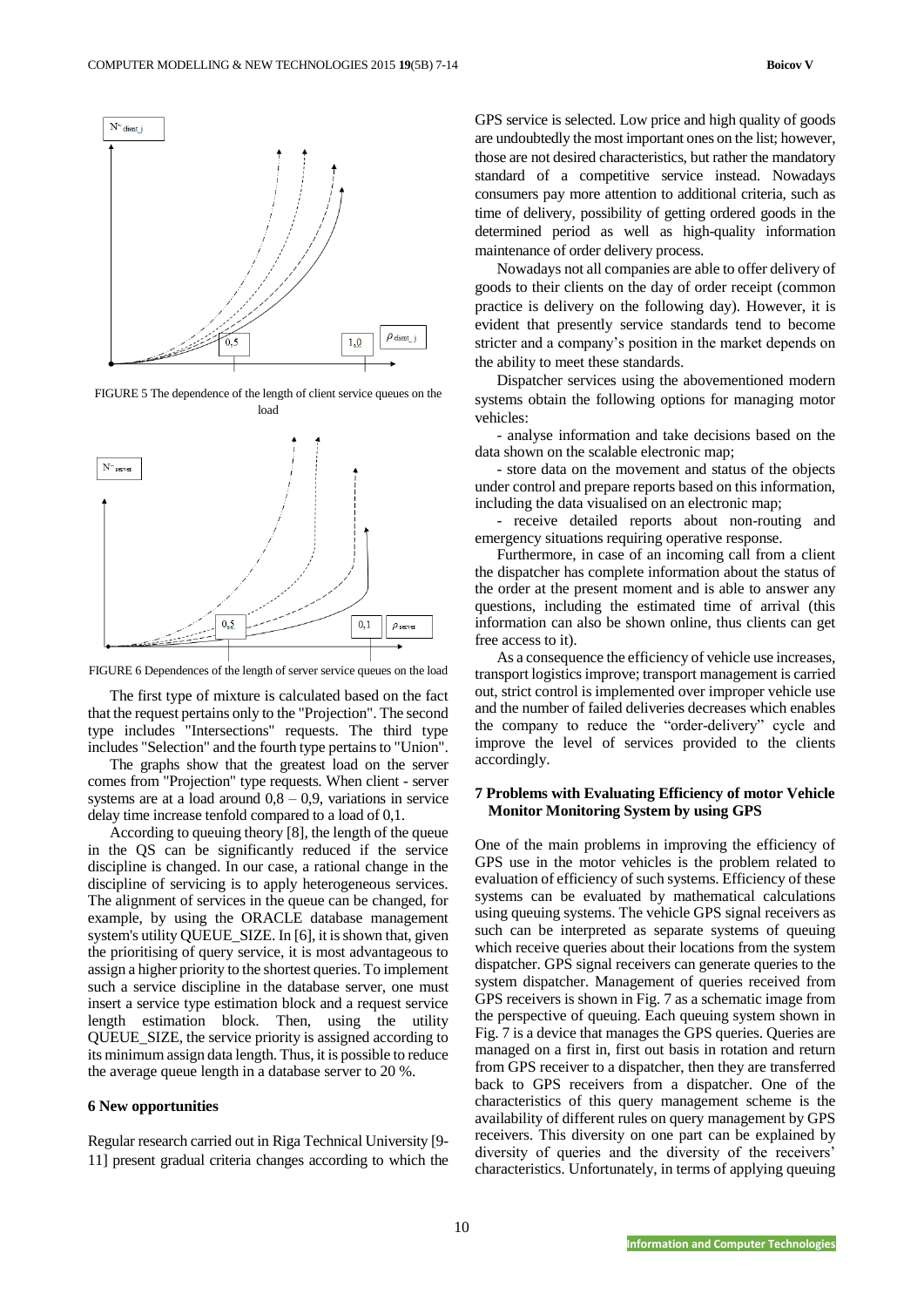systems, the network device diversity is recorded extremely rarely or considered if there is a correlation between the rules on query behaviour when queuing for service and the diversity or with other queues [10–12].

As to GPS efficiency evaluation, cases should be taken into consideration when the types of queries do not depend on the status of query in the queue. Therefore this research suggests characteristics calculation method for GPS systems on the basis of the assumption that management in the network nodes is subordinated to management rules.

Approbation for use of this method for corporate computer network analysis is reflected in various works of the authors [8 - 10]. Along with analytical researches presented below, the authors carried out the experimental methods of GPS system assessment [13] and the researches based on simulation modelling methods [14]. This research suggests selecting the mathematical tool of queuing stochastic networks as a basis for studies of the characteristics of GPS receiver network consisting of several nodes. In these networks, queries can select a network node for management randomly. It is suggested to perform the analysis of computer networks first based on the fundamental queuing system with the hyper-exponential management law and the superposition of Poisson query stream acting at the system input and then a transition to a stochastic network of queuing systems takes place. This method enables studying the networks with hierarchical organisation of the structure where subnets can be used as service units.



#### FIGURE 7 GPS receivers

The closing system mentioned above, may have peak periods in which traffic is very heavy, so that queues build up which, however, are taken care of later in the system. We may then be interested in total throughput or in peak like maximum queue length. In all those examples the only way to interested in the steady state response of an on-line computers networks can we chose between replicating run and continuing one long run. We feel that in practical studies steady state, off-line computer networks are an exception, where as in theoretical studies such systems prevail.

If we replicate runs and new set of random numbers for each run then each run yields one independent observation, e. g. the average waiting time in run "1", then:

$$
x_i = \sum_{j=1}^m w_{ij} / m \tag{9}
$$

where  $w_{ij}$  denotes the waiting time of customs j in run

 $(I=1,2...n)$ .

Traditional techniques can be applied to estimate the standard deviation of the response:

$$
Z_x = \sqrt{\sum_{j=1}^{n} (x - x) / (n - 1)}.
$$
 (10)

In this equation we forget how  $x_i$  was composed individual observation  $w_{ij}$ 

As initial conditions for on-line computer networks we simple take the nature.

Al conditions:

- Replicated runs yield independent observations so the analysis problem, problem standee-state behavior and problem off-line computer networks simulation.
- The practical problem is to detect whether the system one is simulating has such renewal states. There are also some diagnostically and statistical estimation problems, since the point confidence intervals are not using straightforward formulas like equations (10).
- For a single prolonged run we distinguish 2 approaches: the measurement extractor and the analysis tools.

### **7 The Measurement Extractor**

The goal of this tool is an on -line collect of information in the Operations Systems computer networks. A listing might be received with a monitoring in the computer networks. Statistics we can be gathered at three levels:

The user job level - here we can measure the programs called for job step: compilation, execution, lines printed etc., the run time option selected and called diagnostics;

The system level – here we measure job traffic, service time, resource allocation, job and task queue lengths;

The I/O level – here we measure channel and I/O equipment activities.

They are suggested from analytical and simulation models of the on-line and off-line computer networks and of workstations and console lights and from reflection on what parameters are likely to be important. The general approach is essentially that of a diagnostic there is a transfer of control to a routine, which collects data and stores it for later analysis. The sampling rate and amount of data collected must be low enough so that the overhead due to the monitoring is acceptable. We distinguish two types of monitoring computer networks: system accounting programs and periodically run or to obtain information off packages programs. The accounting programs and periodically run must be some special problem.

The normal accounting information which cam users and is collected in computer network for billing is an extremely rich source of data for monitoring process. But the information from billing source is not full. An accounting programs cam a very detailed profile of user job with rude precessions.

Most of equation (10) observable can by means of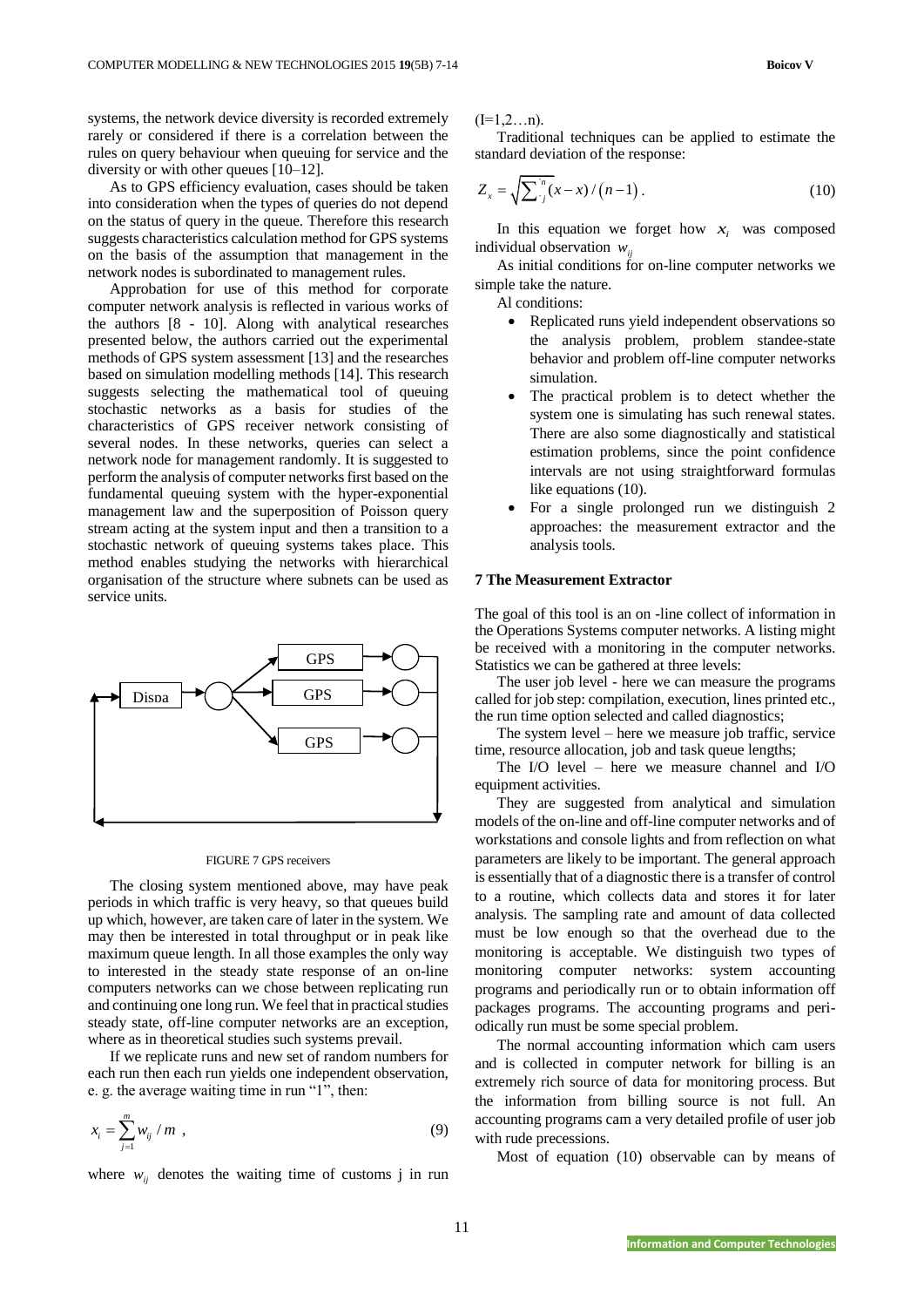packaged software monitoring, but at greater cost in time. The problem software monitoring it is operating employing program in the same option operation system of on-line and off-line computer networks. The software monitoring is not yet used regularly and it must be installations by loading important program modules. Several kinds of collect subroutines are considered, we give below the list collects programmed in the current version.

- A. Evaluation of the load workstation: operator dialog; batch processing commands; primary and secondary commands; steps accounting; supervisor calls.
- B. Evaluation of the files manipulation: logical inputoutput; opens and closes of files.
- C. Evaluation of the task management: workstation queues; system task activity; utilities and command for workstation activity and queues in the system activity.
- D. Evaluation of the computer utilization: CPU occupation; peripheral and channel occupation and core memory occupation.
- E. Evaluation of the system reliability: system error; server's errors; user aborts and various value overly.

#### **8 The Measurement Extractor**

A measurement off-line and on-line computer networks accompanied of analysis. The analysis tools importance was often undervalued. These essential problems of analysis measurement in off-line and on-line computer networks are:

- Probability, in order to perform analysis on different computer or network systems;
- Easy modification, because results of a first analysis may conduct to modify several parameters for the next analysis;
- Easy utilization, because this tool is used on various centres.

The detecting system will be assumed in the standard monitoring mode. The monitoring mode may be described as follows on Fig. 8.

It is assumed that requests for monitoring and failures occur according to two processes. The time sharing those processes shout of the Figure 9. One process it is independent failures Poisson process of rate  $\lambda=1/Y$ . Y it is average time of y=a+b. Second process it is monitoring process. A monitoring process may be assumed from Geometrical process of rate  $p=1/x$ . X it is average time from equation (9).

The date base system under monitoring mode of operation can be considered as a server to request for monitoring system (for example in server of Oracle).



FIGURE 8 Described monitoring mode

The stationary probability distribution for the data base monitoring system can be obtain for generating function which has many generation. For Figure 9 stationary probability can be obtain for generating function which has two generations.



FIGURE 9 Generating function which has two generations

First generation function it is generation function from failure process. This is function can be obtain of equation:

$$
Q^{(1)}(a) = \exp(-\lambda + \lambda^* a). \tag{11}
$$

The generation function for monitoring process it is function of second generation. For geometrical distribution this is function has equation:

$$
Q^{(2)}(b) = \sum_{j=1}^{\infty} p^* [(1-p)^* Q^{(1)}(b)]^{j-1}.
$$
 (12)

This is equation it is geometrical progression from which we will give expression for general function of monitoring process:

$$
Q^{(2)}(b) = p/[1 - \exp(-\lambda + \lambda * b) + p*\exp(-\lambda + \lambda * b)]
$$
\n(13)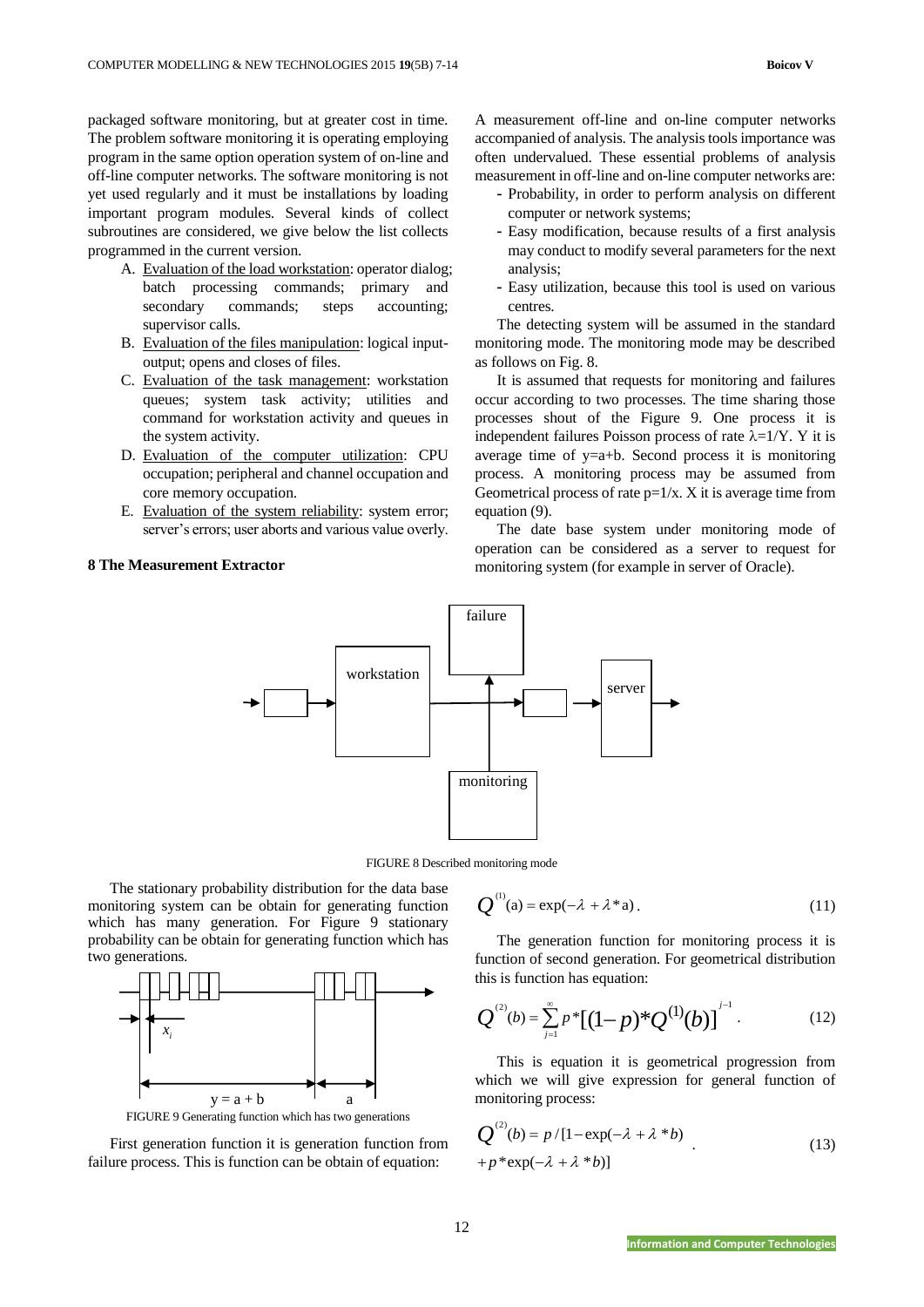This is result give become equation from arrival number measurement for one monitoring séance.

# From equation (13) describing state transitions and distribution stationary probability f the system measurement, bet we showing the becoming the arrival number measurement and standard deviation for this number. The described the arrival number measurement for one séance measurement can be becoming from first derivative

equation (13) for s=1. From this transformation we have:  
\n
$$
\alpha_{(s=1)} = dQ^{(2)}(s) / d(s) =
$$
\n
$$
d\{p/[1-\exp(-\lambda + \lambda * s) + p*(-\lambda + \lambda * s)]\} / d(s) = (14)
$$
\n
$$
= [(p-p^2)*\exp(-\lambda + \lambda * s)*\lambda]/[1-\exp(-\lambda + \lambda * s) + p*\exp(-\lambda + \lambda * s)] = [(1-p)*\lambda]/p
$$

For described the standard deviation can be becoming from second derivative equation (13) for s=1.

Skip the operations of derivative we have:

$$
\psi_{(s=1)} = d^2 Q^{(2)}(s) / d(s)^2
$$
  
= [(1-p)\*\lambda\*(2-p)]/p<sup>2</sup>

The different of measurement system have different values and have the different parameters, bat the different characteristics this system can be design in statistical terminology for equation (13) and (14). In this paper we discuss selected analysis and measurement that seem of practical use in the design and diagnostic off-line and on-line computer network in general. The equation (14) given use compare several off-line and on-line computer networks.

### **9 Summary**

The organisation which is focused on the long-term business activity and the quality of its processes must follow development trends in the information technologies, make progress in this area and react timely to the changes in this area in order to optimize its processes and increase the overall work efficiency.

During the last few years organisations have had huge amounts of unstructured content, including documents, email messages, video clips, instant messages, web-sites and many others. This information is often in disorder which prevents the organisation from using these valuable assets efficiently in order to share knowledge, improve relations with its clients and increase efficiency of processes.

Many companies currently have the following widespread issues:

- processing of and search for documents is not efficient and requires too much time;
- business processes are not managed efficiently;
- lack of an integrated information source or its insufficient activity;
- increase of costs related with compilation, copying, sharing and storage, as a consequence, the company suffers from the inefficient work organisation.

Implementation of a GPS system in a company is a complicated and time-consuming process requiring a tedious analysis, studies and thorough preparation.

Eventual risks should be precisely assessed during implementation of automation systems as it is in any management process. Risk evaluation is an important stage of work. Adequate selection of the system, implementation terms, costs and further use of the selected system by personnel depends on this stage. Apart from the eventual risk evaluation the manager should calculate risk probability and severity and elaborate a plan for minimizing all of assessed risks.

This research also demonstrates risk management in case of GPS system implementation as a case study of a particular organisation. For instance, the risks that are ranked as medium status "Improper GPS system, strategy" and "Work interruption" have the following indicators: 0.08 and 0.10 accordingly.

Implementation of a new company content management system has also revealed the necessity to upgrade the employees' qualification. This matter can be solved by organizing special trainings. Moreover, various levels of motivation, such as salary revision, payment of bonuses, bonus system and free education are offered in order to increase responsibility of the company's employees and willingness to master the new system faster and with a serious attitude

As a result of studies of the offers in the GPS system market, individual needs of the company, risk analysis and evaluation and proposed measures to minimize them, experts' evaluation of the organisation's maturity level and necessary optimization calculations, the decision was made to use web-sites for the project implementation. The expert group acquired the following result when evaluating the significance of the most important advantages as per the degree of their significance:

- reduction of the time spent by employees 94%;
- business process optimization 84%;
- improvement of the employees' work quality 81%.

Determinant choice criteria were (as per the degree of significance, according to the evaluation of the expert group): project payback rate - 93%, low maintenance costs - 78% and functional characteristics of the system - 77%.

Implementation of GPS system provides significant advantages; however, this process is rather complicated, as various factors have to be taken into consideration. Further effect is mostly determined by the adequate choice of the system and the realization of the implementation process. If the system is selected correctly and the implementation process is carried out successfully, the employees of the organisation are able to use their working time more efficiently and do more work thanks to the reduction of time for routing operations. The systems also enable optimizing activities of particular departments and the organisation as such and obtain analytical information which is used for making various important managerial decisions.

# **10 Conclusion**

This paper presents a study of database load. A service interactions model is developed. Expressions for estimating the load of the database server are derived both for working conditions without and with failure recovery. It is shown